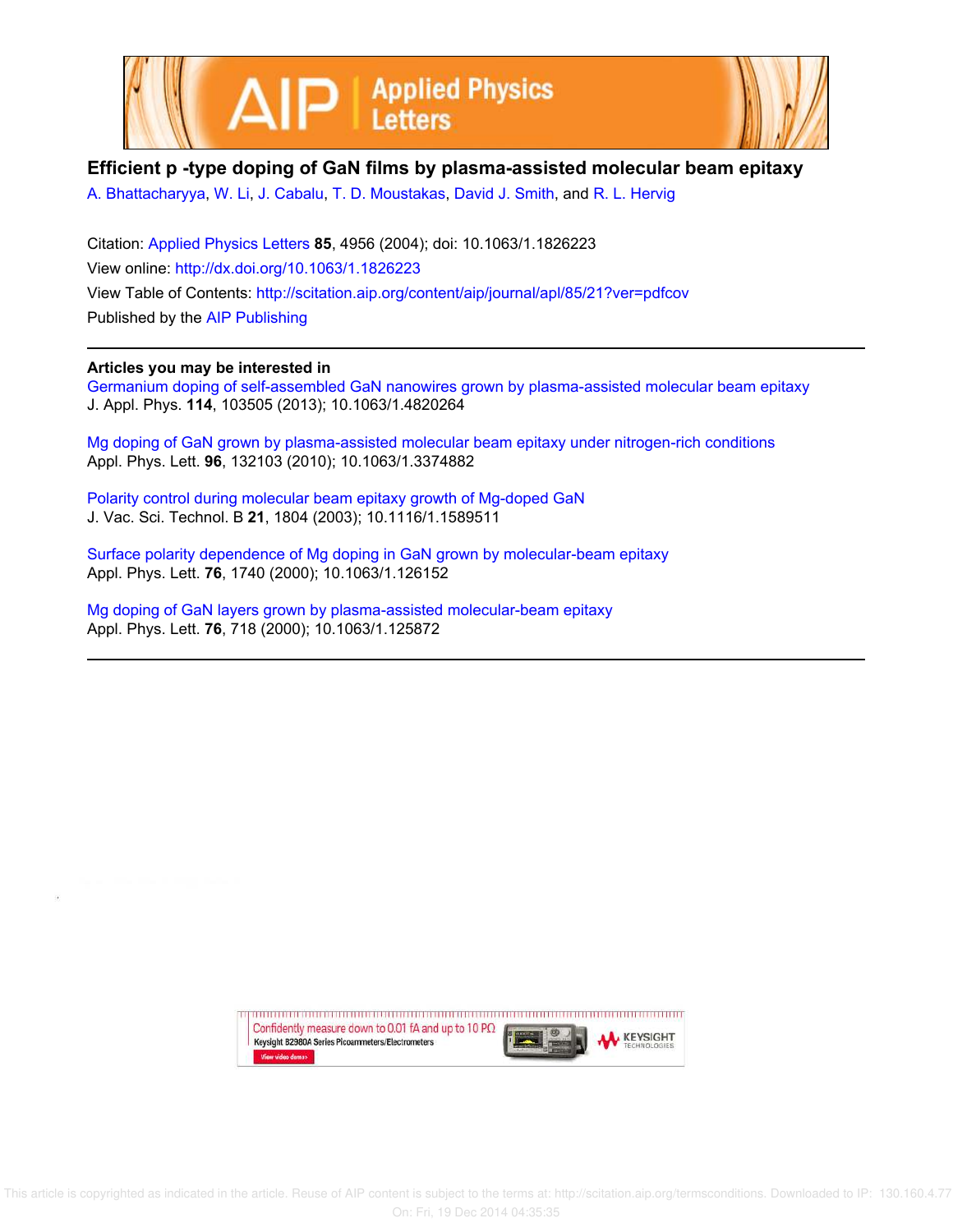## **Efficient p-type doping of GaN films by plasma-assisted molecular beam epitaxy**

A. Bhattacharyya, W. Li, and J. Cabalu

*Department of Electrical and Computer Engineering, Boston University, Boston, Massachusetts 02215*

T. D. Moustakas<sup>a)</sup>

*Department of Electrical and Computer Engineering and Department of Physics, Boston University, Boston, Massachusetts 02215*

David J. Smith

*Center for Solid State Science and Department of Physics and Astronomy, Arizona State University, Tempe, Arizona 85287-1704*

R. L. Hervig

*Center for Solid State Science, Arizona State University, Tempe, Arizona 85287-1704*

(Received 18 February 2004; accepted 24 September 2004)

In this paper we report on the mechanism of efficient incorporation of Mg in GaN films during growth by plasma-assisted molecular beam epitaxy. It is found that Mg incorporates more efficiently during growth of GaN films at high temperatures (770 °C) under extreme Ga-rich conditions. We propose that this result is due to the dissolution of Mg in the excess Ga on the growth surface and its incorporation into the GaN film via liquid-phase processes. Transport measurements at 300 K together with secondary-ion-mass-spectroscopy indicate that the Mg-doping efficiency of GaN under these conditions of growth is 10%. Using this method of doping, *p*-type GaN films free of Ga droplets, with hole concentrations varying from  $2 \times 10^{17}$  to  $3 \times 10^{18}$  cm<sup>-3</sup> and corresponding mobilities varying from 30 to  $2 \text{ cm}^2/\text{V s}$ , are obtained. The lowest resistivity achieved is 0.3 V cm. © *2004 American Institute of Physics*. [DOI: 10.1063/1.1826223]

The *p*-type doping of GaN and its alloys with InN and AIN is still one of the most challenging problems in the development of efficient devices based on this class of materials. During growth by the metalorganic chemical vapor deposition (MOCVD) method, it was found that the incorporation of Mg in GaN was facilitated by simultaneous codoping with hydrogen, which was subsequently removed from the sample by postgrowth annealing.<sup>1,2</sup> In plasmaassisted molecular beam epitaxy (MBE), it was reported early on<sup>3-5</sup> that *p*-type doping of GaN with Mg was accomplished without requiring any postgrowth annealing. Our group attributed this finding to co-doping of the GaN film with electrons arriving from the plasma source.<sup>6</sup> The growth of III-Nitrides by plasma-assisted MBE generally takes place under group III-rich conditions which lead to smooth surface. This is contrary to other III–V compounds (arsenides) where growth takes place under group V-rich conditions. The difference is attributed to the high reactivity of the nitrogen species, produced by the plasma sources, and thus the migration length of the Group-III adatoms is limited under excess nitrogen leading to rough and faceted surface. It has been reported that small doses of Mg act as a surfactant during growth of GaN  $(0001)$  under nitrogen-rich conditions.<sup>7</sup> It has also been reported that larger doses of Mg lead to polarity inversion from Ga-polar to N-polar GaN.<sup> $\tau$ </sup> This polarity inversion was reported recently to be more prominent when growth takes place under nitrogen-rich conditions, while polarity inversion was inhibited in the presence of a Ga wetting layer.<sup>8</sup>

An additional problem in the incorporation of Mg during growth of GaN by plasma-assisted MBE is the high vapor pressure of Mg at the usual growth temperature of  $\text{GaN.}^{9,10}$ To overcome this problem, the general practice is to grow the *p*-type films at relatively low substrate temperatures and relatively high Mg fluxes. $9,11$  The finding that the Mg incorporation saturates with the Mg flux, at certain substrate temperature, suggests that incorporation takes place through surface phase accumulation or via the availability of specific sites on the surface.<sup>9</sup>

Reports in the literature indicate that incorporation of Mg in GaN in the range of  $2 \times 10^{19}$ – $1 \times 10^{20}$  cm<sup>-3</sup> leads to hole concentrations of  $p \sim 10^{17}$ –10<sup>18</sup> cm<sup>-3</sup>, i.e., a doping efficiency of  $1\%$  at 300 K.<sup>8</sup> This relatively low doping efficiency was accounted for by the high acceptor activation energy of Mg, which was reported by different authors to be  $150-250$  meV.<sup>12</sup> In this letter we report the efficient incorporation of Mg at relatively high growth temperatures (770 °C) with doping efficiency of 10%. Furthermore, a mechanism is proposed of Mg incorporation in GaN films by plasmaassisted MBE.

The GaN films were deposited by rf-plasma assisted-MBE in a Varian GenII system using an Applied Epi rf plasma source to activate the molecular nitrogen. Ga and Al were supplied from Applied Epi SUMO™ cells and Mg was supplied by a standard effusion cell. The substrates used were 2 in. *c*-plane sapphire wafers. All films were grown using a three-step method. First, the substrates were exposed to nitrogen plasma at 870 °C, for nitridation of the sapphire surface. Then, a 1000-Å-thick AlN buffer was grown at 870 °C. This step ensured that the films were grown in the [0001] Ga-polar direction.<sup>13,14</sup> The GaN films were deposited

a)Author to whom correspondence should be addressed; electronic mail: moustakas@bu.edu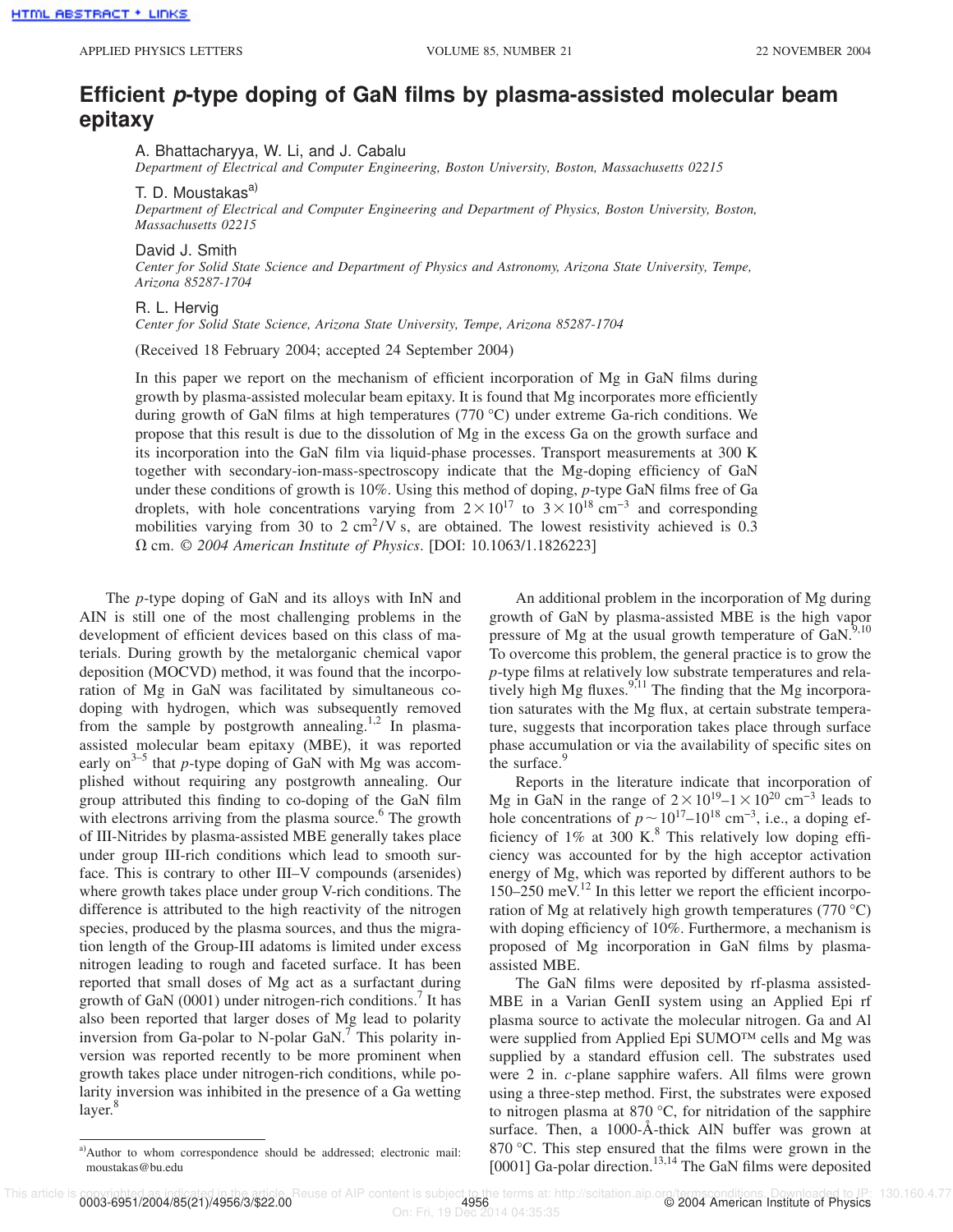at 770 °C at a growth rate of about 400 nm/h. The GaN films were grown initially without Mg, and then the Mg shutter was opened without interrupting the growth. The growth was monitored during the various steps by reflection-high-energy electron diffraction (RHEED). The surface morphology of the films was examined by optical microscopy and scanning electron microscopy (SEM). The microstructure and film composition of the samples were determined by crosssection transmission electron microscopy (TEM) and secondary ion mass spectrometry (SIMS) measurements. The transport constants at room temperature were obtained using the van der Pauw method.

Two series of GaN:Mg films, grown under different regimes of group III to group V ratio and variable Mg flux, were investigated. In both series, the rf power in the plasma source was kept at 450 W and the flow of nitrogen was kept at 3 sccm. In series A, the Ga beam equivalent pressure (BEP) was  $9.0 \times 10^{-7}$  Torr, while in series B the Ga BEP was 30% higher at  $1.3 \times 10^{-6}$  Torr. Under both of these growth conditions, a thin Ga film was present on the surface during growth, although the thickness of this Ga film was greater for the films of series B. Specifically, we observed that for series A, upon interrupting the Ga beam, it took about 10 s for the RHEED diffraction pattern to brighten, whereas it took about 2–3 min for films of series B. At the end of growth, the sample was kept at the growth temperature for about 10 min to clear the surface of excess Ga. The Mg cell temperature for both series of films was varied from 310 to 370 °C, corresponding to Mg BEP ranging from 1.5  $\times$ 10<sup>-8</sup> Torr to 1.5E<sup>-7</sup> Torr. All investigated films showed streaky RHEED patterns with only the bulk  $(1 \times 1)$  structure at growth temperature as well as upon cooling to low temperature (200 °C). This structure is consistent with films having Ga polarity. Postgrowth examination of the films by optical microscopy and SEM showed no evidence of Ga droplets although the growth took place under extreme Garich conditions.

Figure 1(a) shows the resistivity of the Mg-doped GaN films from series A and series B as a function of Mg cell temperature. Note that the resistivity of series B films, which were grown with higher Ga flux, is reduced by more than an order of magnitude over the films grown with lower Ga flux. Thus, the excess Ga on the growing surface promotes Mg incorporation and doping, as discussed in the following. The lowest resistivity obtained in this study was  $0.3 \Omega$  cm. Figure 1(b) presents the hole mobility versus carrier concentration for a number of films from series B. Some of these data points were taken from different parts of the same 2 in. wafers. The observed spread in the data can be accounted for by the fact that Ga accumulation during film growth was larger in the center of the wafer than at the edge of the wafer, which we attribute to small variations in the substrate temperature from the center to the edge. Thus, by varying the Mg-cell temperatures, films with carrier concentration varying from  $2 \times 10^{17}$  to  $3 \times 10^{18}$ /cm<sup>3</sup> with corresponding mobilities varying from 30 to 2V/cm<sup>2</sup> s were obtained.

In order to understand the observed differences in the resistivity of films in series A and B, cross-sectional TEM and SIMS studies were conducted on two *p*-type GaN films, one from each series. The results are presented in Fig. 2. The Mg cell temperature for both samples was  $370^{\circ}$ C, the highest Mg cell temperature employed in this work. It should again be stressed that there was no interruption between the This article is conducted and doped and the stressed that there was no interruption between the slightly higher at the interface between undoped and doped On: Fri, 19 Dec 2014 04:35:35



FIG. 1. Electrical characterization of Mg-doped GaN samples. (a) Resistivity of *p*-GaN films from series A and series B as a function of Mg cell temperatures. (b) Hole mobility vs hole concentration for GaN films of series B.

growth of undoped and doped layers The AIN buffer, the undoped GaN film, and the Mg-doped GaN layer are clearly visible in each TEM micrograph. The interface between the undoped and Mg-doped layers are of the most relevance here. For the sample from series A, shown in Fig. 2(a), the position of the interface was highly distinctive, being marked by a thin continuous region with lots of strain and closely spaced faceting. This appearance is similar to that reported by Romano *et al.*<sup>15</sup> and was attributed to the inversion of film polarity due to excess Mg at the growth front. For the sample from series B, shown in Fig. 2(b), the position of the interface could again be readily identified, but the local appearance was quite different. Faceting on inclined planes as well as short horizontal stacking faults, possibly inversion domains, were visible. However, much of the film growth continued uninterrupted and defect-free across the interface region.

The corresponding SIMS results clearly indicate that the Mg in the film of series A incorporates preferentially at the interface between the undoped and doped film up to a level of 10<sup>20</sup> cm−3 and then progressively drops off to a level of 10<sup>18</sup> cm−3. On the other hand the Mg concentration is